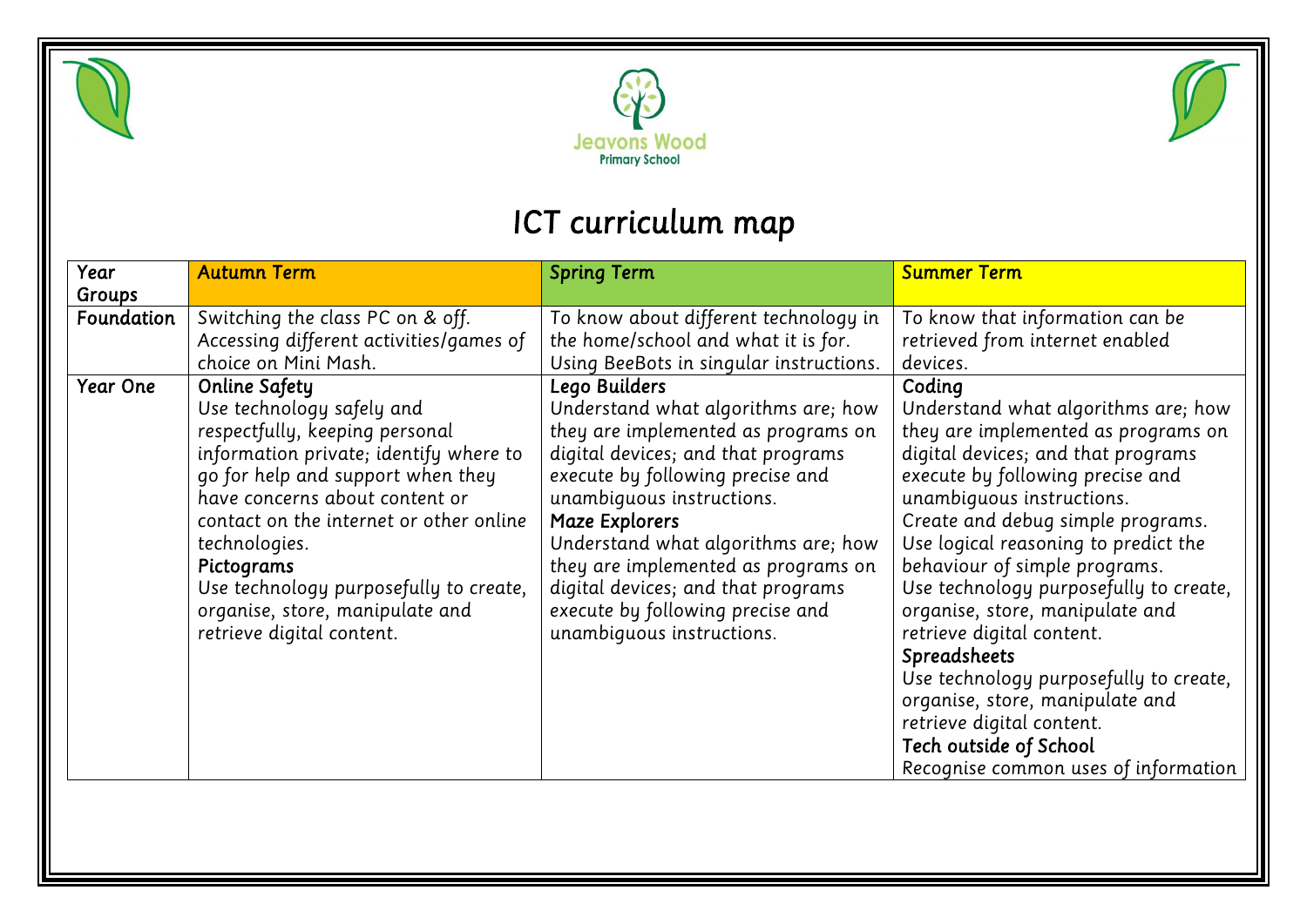| Coding<br>Understand what algorithms are; how<br>they are implemented as programs on<br>digital devices; and that programs<br>execute by following precise and<br>unambiguous instructions<br>create and debug simple programs.<br>Use logical reasoning to predict the<br>behaviour of simple programs.                     | Spreadsheets<br>Use technology purposefully to create,<br>organise, store, manipulate and<br>retrieve digital content.                                                                                                                                                                                         | technology beyond school.<br><b>Effective Searching</b><br>Use technology purposefully to create,<br>organise, store, manipulate and<br>retrieve digital content.<br>Recognise common uses of information<br>technology beyond school.<br><b>Presenting Ideas</b>                                                                           |
|------------------------------------------------------------------------------------------------------------------------------------------------------------------------------------------------------------------------------------------------------------------------------------------------------------------------------|----------------------------------------------------------------------------------------------------------------------------------------------------------------------------------------------------------------------------------------------------------------------------------------------------------------|---------------------------------------------------------------------------------------------------------------------------------------------------------------------------------------------------------------------------------------------------------------------------------------------------------------------------------------------|
|                                                                                                                                                                                                                                                                                                                              |                                                                                                                                                                                                                                                                                                                |                                                                                                                                                                                                                                                                                                                                             |
| <b>Online Safety</b><br>Use technology safely and<br>respectfully, keeping personal<br>information private; identify where to<br>go for help and support when they<br>have concerns about content or<br>contact on the internet or other online<br>technologies.                                                             |                                                                                                                                                                                                                                                                                                                | Use technology purposefully to create,<br>organise, store, manipulate and<br>retrieve digital content.                                                                                                                                                                                                                                      |
| Coding<br>Design, write and debug programs<br>that accomplish specific goals,<br>including controlling or simulating<br>physical systems; solve problems by<br>decomposing them into smaller parts.<br>Use sequence, selection, and repetition<br>in programs; work with variables and<br>various forms of input and output. | <b>Online Safety</b><br>Use technology safely, respectfully<br>and responsibly; recognise<br>acceptable/unacceptable behaviour;<br>identify a range of ways to report<br>concerns about content and contact.<br>Spreadsheets<br>Select, use and combine a variety of<br>software (including internet services) | <b>Touch Typing</b><br>Select, use and combine a variety of<br>software (including internet services)<br>on a range of digital devices to design<br>and create a range of programs,<br>systems and content that accomplish<br>given goals, including collecting,<br>analysing, evaluating and presenting<br>data and information.<br>E-mail |
|                                                                                                                                                                                                                                                                                                                              | Use logical reasoning to explain how                                                                                                                                                                                                                                                                           | on a range of digital devices to design                                                                                                                                                                                                                                                                                                     |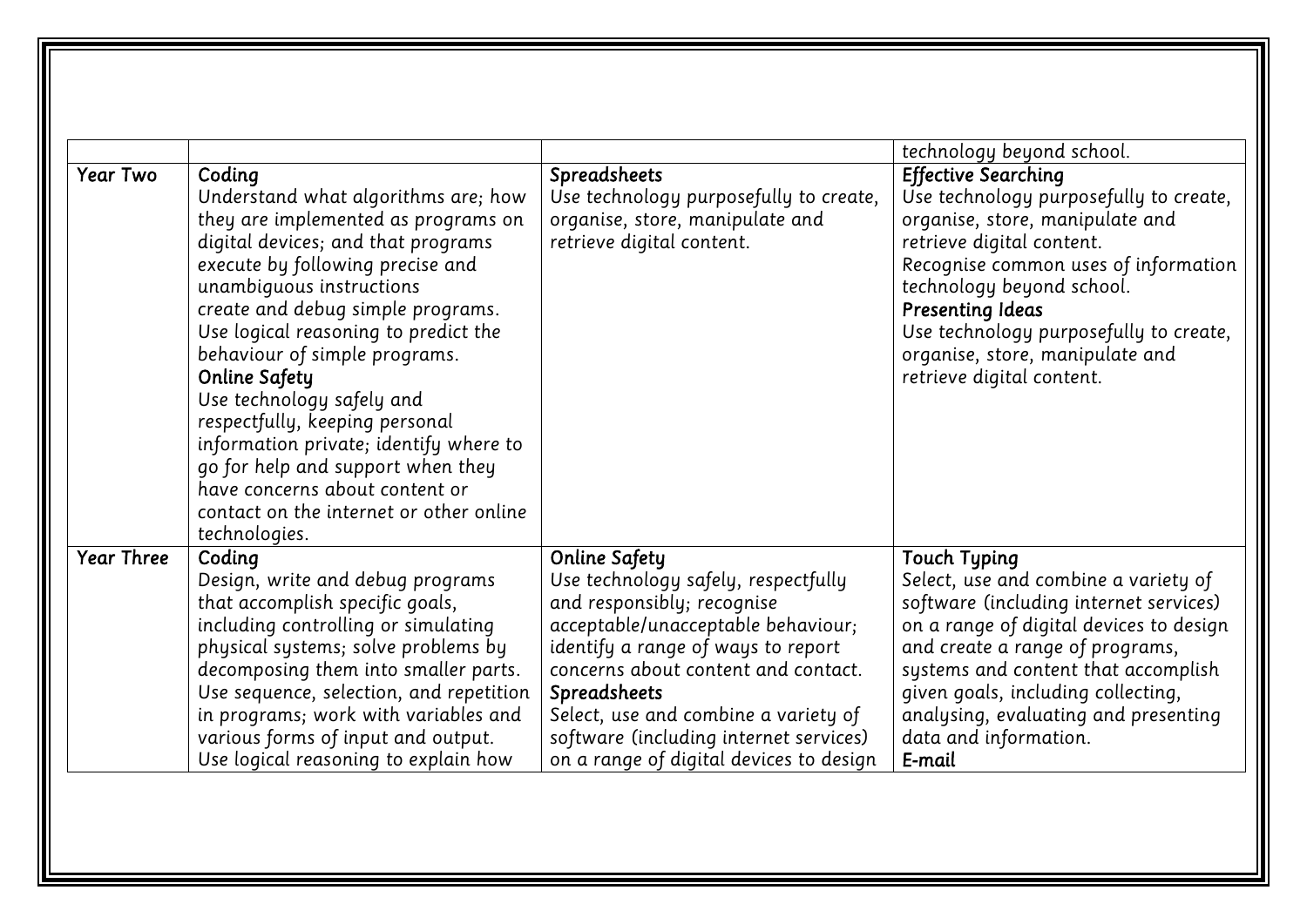|                  | some simple algorithms work and to<br>detect and correct errors in algorithms<br>and programs.                                                                                                                                                                                                                               | and create a range of programs,<br>systems and content that accomplish<br>given goals, including collecting,<br>analysing, evaluating and presenting<br>data and information.                                                                                                                                              | Understand computer networks<br>including the internet; how they can<br>provide multiple services, such as the<br>world wide web; and the opportunities<br>they offer for communication and<br>collaboration.<br>Select, use and combine a variety of<br>software (including internet services)<br>on a range of digital devices to design<br>and create a range of programs, |
|------------------|------------------------------------------------------------------------------------------------------------------------------------------------------------------------------------------------------------------------------------------------------------------------------------------------------------------------------|----------------------------------------------------------------------------------------------------------------------------------------------------------------------------------------------------------------------------------------------------------------------------------------------------------------------------|-------------------------------------------------------------------------------------------------------------------------------------------------------------------------------------------------------------------------------------------------------------------------------------------------------------------------------------------------------------------------------|
|                  |                                                                                                                                                                                                                                                                                                                              |                                                                                                                                                                                                                                                                                                                            | systems and content that accomplish<br>given goals, including collecting,<br>analysing, evaluating and presenting<br>data and information.<br>Use technology safely, respectfully<br>and responsibly; recognise<br>acceptable/unacceptable behaviour;<br>identify a range of ways to report<br>concerns about content and contact.                                            |
| <b>Year Four</b> | Coding<br>Design, write and debug programs<br>that accomplish specific goals,<br>including controlling or simulating<br>physical systems; solve problems by<br>decomposing them into smaller parts.<br>Use sequence, selection, and repetition<br>in programs; work with variables and<br>various forms of input and output. | Spreadsheets<br>Select, use and combine a variety of<br>software (including internet services)<br>on a range of digital devices to design<br>and create a range of programs,<br>systems and content that accomplish<br>given goals, including collecting,<br>analysing, evaluating and presenting<br>data and information. | Animation<br>Select, use and combine a variety of<br>software (including internet services)<br>on a range of digital devices to design<br>and create a range of programs,<br>systems and content that accomplish<br>given goals, including collecting,<br>analysing, evaluating and presenting<br>data and information.                                                       |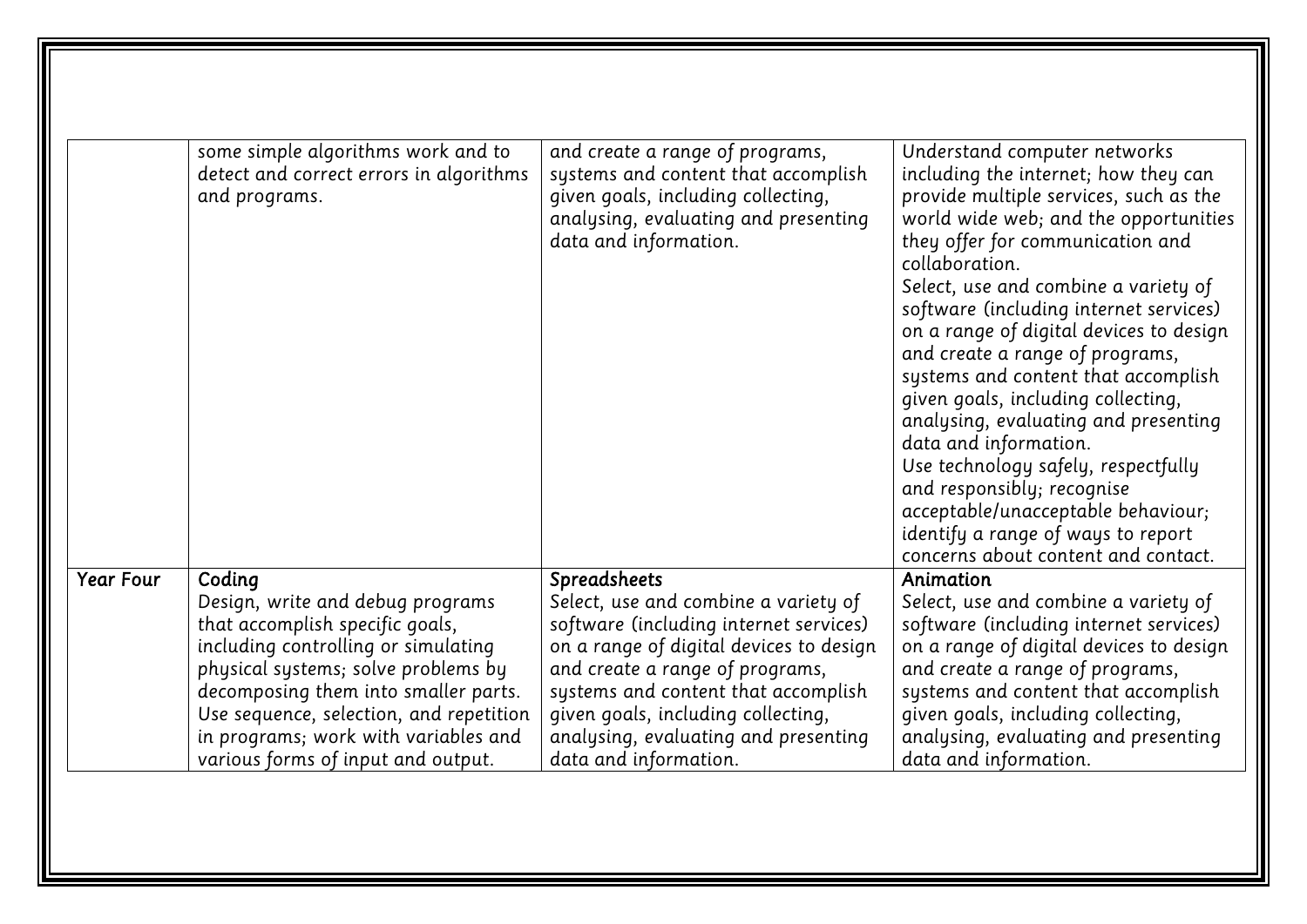|                  | Use logical reasoning to explain how<br>some simple algorithms work and to<br>detect and correct errors in algorithms<br>and programs.<br>Select, use and combine a variety of<br>software (including internet services)<br>on a range of digital devices to design<br>and create a range of programs,<br>systems and content that accomplish<br>given goals, including collecting,<br>analysing, evaluating and presenting<br>data and information.<br>Online Safety<br>Understand computer networks<br>including the internet; how they can<br>provide multiple services, such as the<br>world wide web; and the opportunities<br>they offer for communication and<br>collaboration. |                                                                                                                                                                                                                                                                                                                         | <b>Effective Searching</b><br>Understand computer networks<br>including the internet; how they can<br>provide multiple services, such as the<br>world wide web; and the opportunities<br>they offer for communication and<br>collaboration.<br>Use search technologies effectively,<br>appreciate how results are selected<br>and ranked, and be discerning in<br>evaluating digital content. |
|------------------|----------------------------------------------------------------------------------------------------------------------------------------------------------------------------------------------------------------------------------------------------------------------------------------------------------------------------------------------------------------------------------------------------------------------------------------------------------------------------------------------------------------------------------------------------------------------------------------------------------------------------------------------------------------------------------------|-------------------------------------------------------------------------------------------------------------------------------------------------------------------------------------------------------------------------------------------------------------------------------------------------------------------------|-----------------------------------------------------------------------------------------------------------------------------------------------------------------------------------------------------------------------------------------------------------------------------------------------------------------------------------------------------------------------------------------------|
| <b>Year Five</b> | Coding<br>Design, write and debug programs<br>that accomplish specific goals,<br>including controlling or simulating<br>physical systems; solve problems by<br>decomposing them into smaller parts.<br>Use sequence, selection, and repetition<br>in programs; work with variables and<br>various forms of input and output.                                                                                                                                                                                                                                                                                                                                                           | <b>Online Safety</b><br>Understand computer networks<br>including the internet; how they can<br>provide multiple services, such as the<br>world wide web; and the opportunities<br>they offer for communication and<br>collaboration.<br>Select, use and combine a variety of<br>software (including internet services) | <b>Game Creator</b><br>Design, write and debug programs<br>that accomplish specific goals,<br>including controlling or simulating<br>physical systems; solve problems by<br>decomposing them into smaller parts.                                                                                                                                                                              |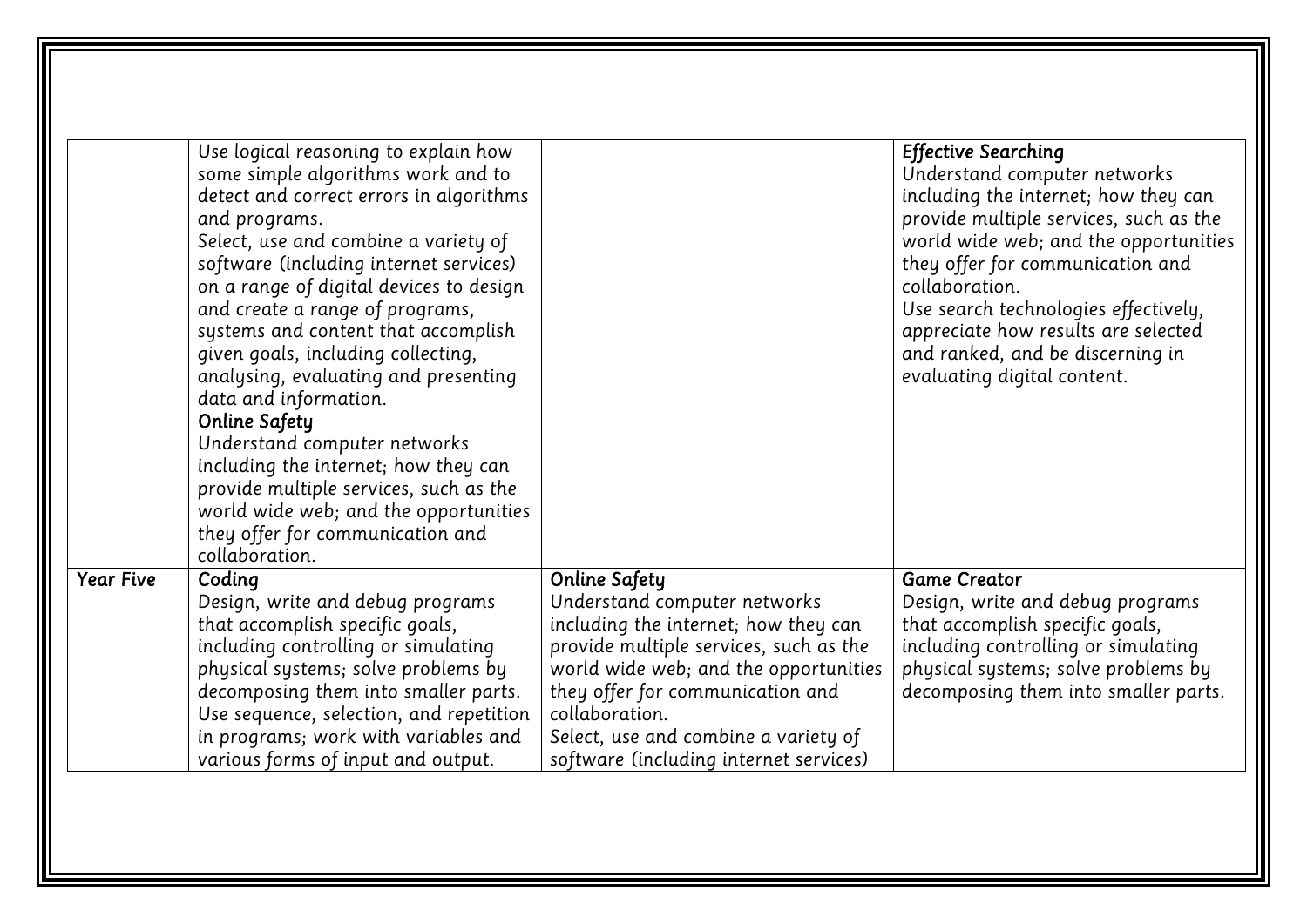|                 | Use logical reasoning to explain how<br>some simple algorithms work and to<br>detect and correct errors in algorithms<br>and programs.<br>Select, use and combine a variety of<br>software (including internet services)<br>on a range of digital devices to design<br>and create a range of programs,<br>systems and content that accomplish<br>given goals, including collecting,<br>analysing, evaluating and presenting<br>data and information. | on a range of digital devices to design<br>and create a range of programs,<br>systems and content that accomplish<br>given goals, including collecting,<br>analysing, evaluating and presenting<br>data and information.<br>Use technology safely, respectfully<br>and responsibly; recognise<br>acceptable/unacceptable behaviour;<br>identify a range of ways to report<br>concerns about content and contact.<br>Spreadsheets<br>Select, use and combine a variety of<br>software (including internet services)<br>on a range of digital devices to design<br>and create a range of programs,<br>systems and content that accomplish<br>given goals, including collecting,<br>analysing, evaluating and presenting<br>data and information. |                                         |
|-----------------|------------------------------------------------------------------------------------------------------------------------------------------------------------------------------------------------------------------------------------------------------------------------------------------------------------------------------------------------------------------------------------------------------------------------------------------------------|------------------------------------------------------------------------------------------------------------------------------------------------------------------------------------------------------------------------------------------------------------------------------------------------------------------------------------------------------------------------------------------------------------------------------------------------------------------------------------------------------------------------------------------------------------------------------------------------------------------------------------------------------------------------------------------------------------------------------------------------|-----------------------------------------|
| <b>Year Six</b> | Coding                                                                                                                                                                                                                                                                                                                                                                                                                                               | Online Safety                                                                                                                                                                                                                                                                                                                                                                                                                                                                                                                                                                                                                                                                                                                                  | Spreadsheets                            |
|                 | Design, write and debug programs                                                                                                                                                                                                                                                                                                                                                                                                                     | Understand computer networks                                                                                                                                                                                                                                                                                                                                                                                                                                                                                                                                                                                                                                                                                                                   | Select, use and combine a variety of    |
|                 | that accomplish specific goals,                                                                                                                                                                                                                                                                                                                                                                                                                      | including the internet; how they can                                                                                                                                                                                                                                                                                                                                                                                                                                                                                                                                                                                                                                                                                                           | software (including internet services)  |
|                 | including controlling or simulating                                                                                                                                                                                                                                                                                                                                                                                                                  | provide multiple services, such as the                                                                                                                                                                                                                                                                                                                                                                                                                                                                                                                                                                                                                                                                                                         | on a range of digital devices to design |
|                 | physical systems; solve problems by                                                                                                                                                                                                                                                                                                                                                                                                                  | world wide web; and the opportunities                                                                                                                                                                                                                                                                                                                                                                                                                                                                                                                                                                                                                                                                                                          | and create a range of programs,         |
|                 | decomposing them into smaller parts.                                                                                                                                                                                                                                                                                                                                                                                                                 | they offer for communication and                                                                                                                                                                                                                                                                                                                                                                                                                                                                                                                                                                                                                                                                                                               | systems and content that accomplish     |
|                 | Use sequence, selection, and repetition                                                                                                                                                                                                                                                                                                                                                                                                              | collaboration.                                                                                                                                                                                                                                                                                                                                                                                                                                                                                                                                                                                                                                                                                                                                 | given goals, including collecting,      |
|                 | in programs; work with variables and                                                                                                                                                                                                                                                                                                                                                                                                                 | Use search technologies effectively,                                                                                                                                                                                                                                                                                                                                                                                                                                                                                                                                                                                                                                                                                                           | analysing, evaluating and presenting    |